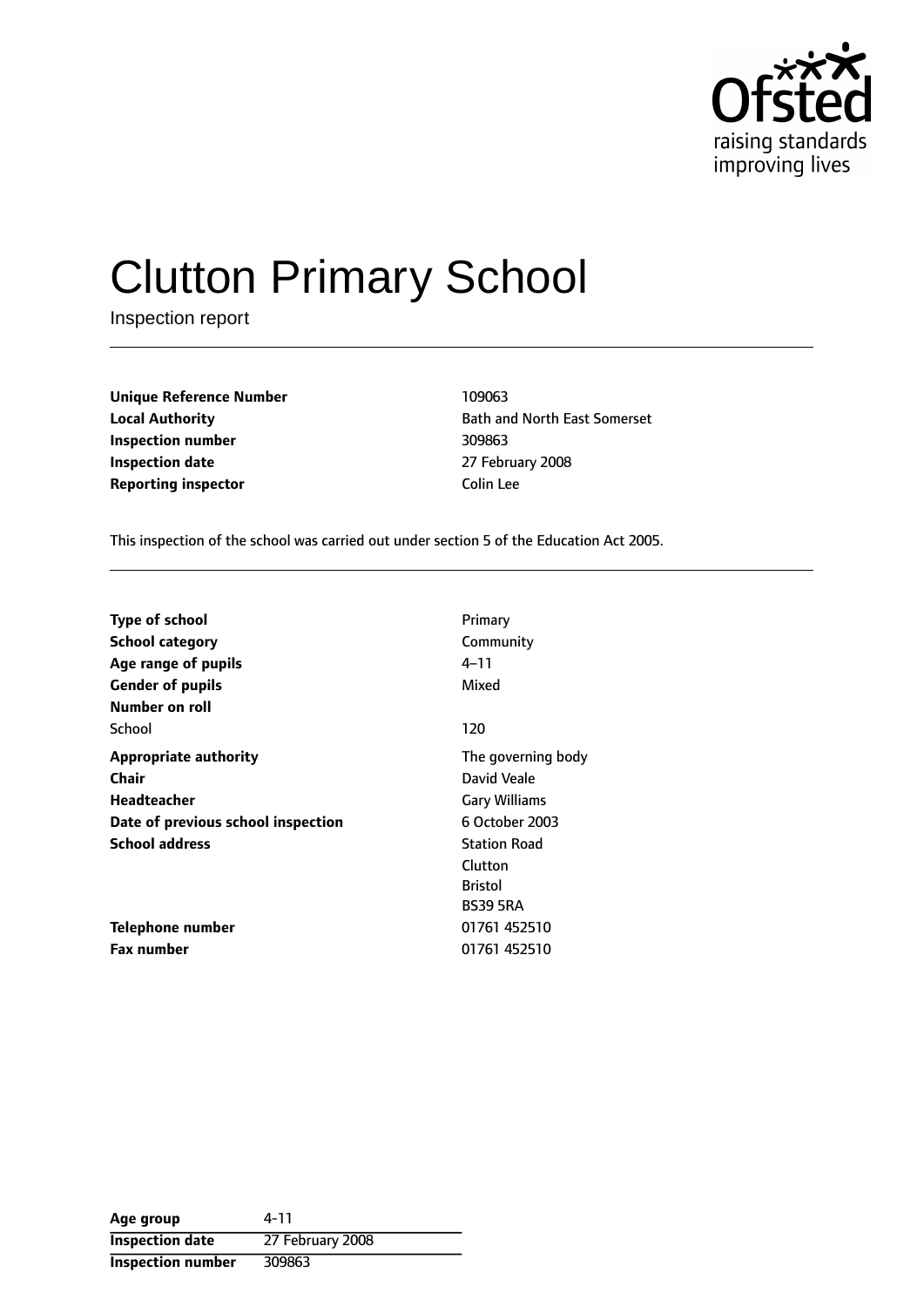.

© Crown copyright 2008

#### Website: www.ofsted.gov.uk

This document may be reproduced in whole or in part for non-commercial educational purposes, provided that the information quoted is reproduced without adaptation and the source and date of publication are stated.

Further copies of this report are obtainable from the school. Under the Education Act 2005, the school must provide a copy of this report free of charge to certain categories of people. A charge not exceeding the full cost of reproduction may be made for any other copies supplied.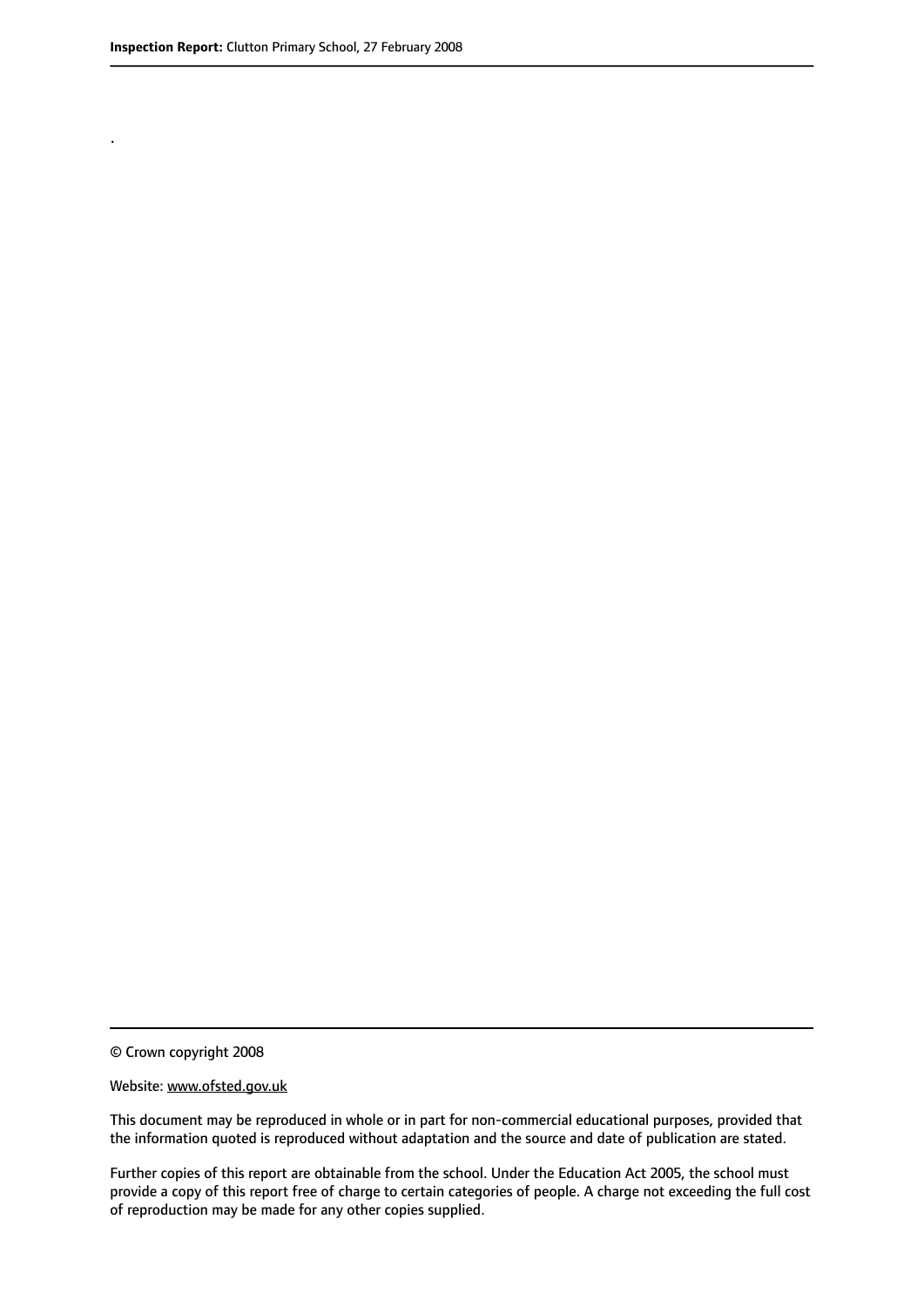# **Introduction**

The inspection was carried out by one Additional Inspector. The inspector evaluated the overall effectiveness of the school and investigated the following issues: how the school is improving pupils' achievement in Years 1 and 2 and achievement in mathematics throughout the school, the quality of teaching and learning, the curriculum and leadership and management. Evidence was gathered from discussions with the headteacher, the subject leader for mathematics, other staff, pupils and the chairperson of the governing body, and from the parental questionnaires. Lessons were observed, school self-evaluation and other documentation seen and samples of pupils' current and previous work were examined. Other aspects of the school's work were not investigated in detail, but the inspector found no evidence to suggest that the school's own assessments, as given in its self-evaluation form, were not justified. Evidence based on the school's self-evaluation has been referred to where appropriate in this report.

## **Description of the school**

The school is smaller than an average sized primary school. Most pupils are of White British heritage. The small number from minority ethnic groups all speak English fluently. Children's attainment on entry is slightly above that typical for their age. The headteacher has been in post since September 2006.

## **Key for inspection grades**

| Outstanding  |
|--------------|
| Good         |
| Satisfactory |
| Inadequate   |
|              |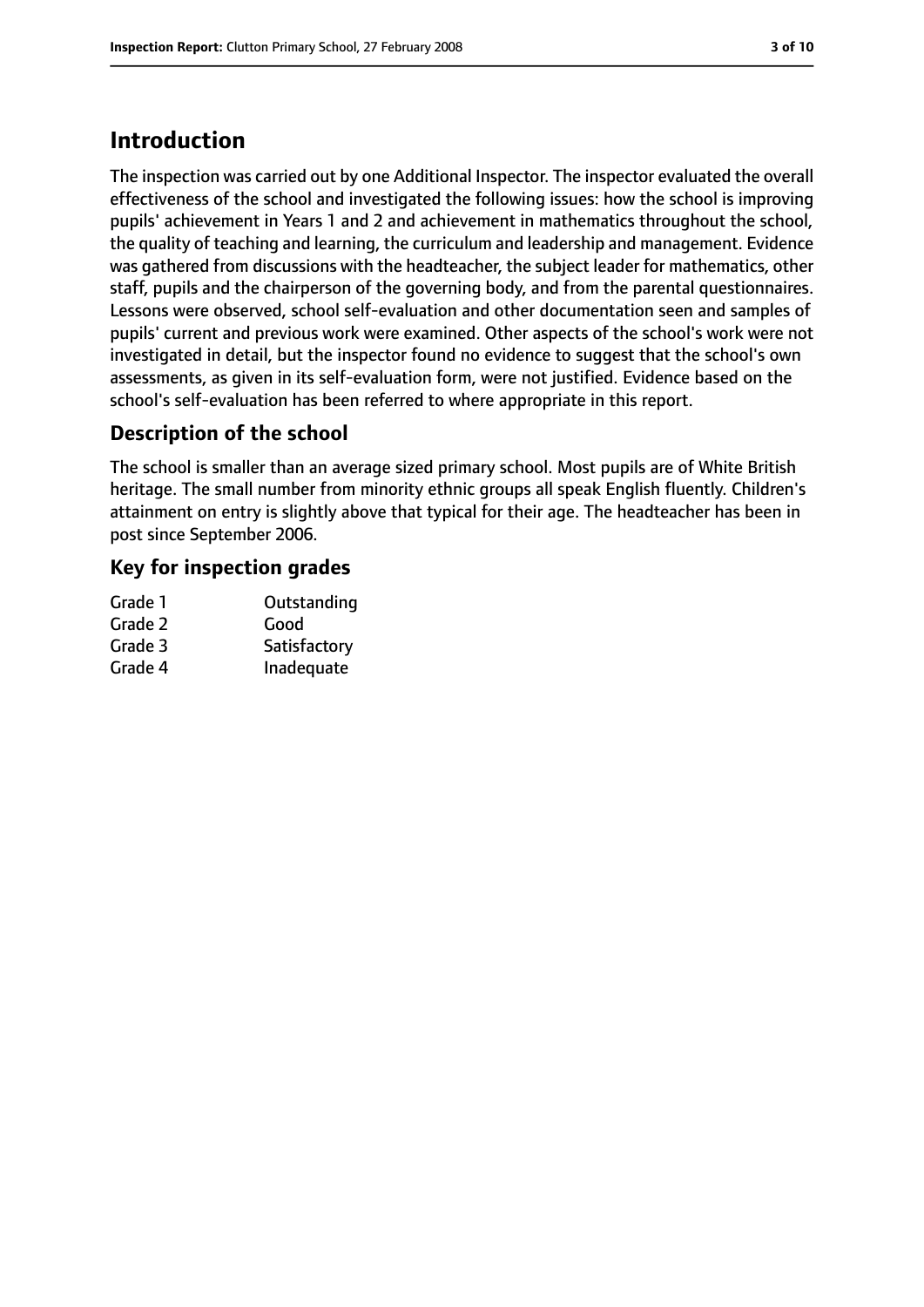## **Overall effectiveness of the school**

#### **Grade: 2**

This is a good school where pupils achieve well, both academically and in their personal development. It has undergone significant changes in organisation and senior leaders in the last two years. The headteacher has established a very clear educational direction for the school. He and the newly appointed deputy headteacher have quickly formed a strong team providing good leadership and management. Staff have adapted successfully to the recent necessary change from single age classes to mixed age classes for all pupils except those in Year 6, who remain in a single age class. The quality of education provided by the school has been strengthened by these changes and this is owing in no small part to the way that the headteacher has quickly developed an obvioussense of teamwork amongst all the staff. School improvement is sharply focused on addressing inconsistencies in pupils' achievement and standards that were evident when the headteacher arrived at the school. There were two distinct trends, namely falling standards by the end of Year 2 but rising standards by the end of Year 6. While pupils were making good progress in the Foundation Stage and very good progress in Years 5 and 6, too many pupils in Years 1 to 4 were not making enough progress in relation to their starting points when they entered Year 1. There was also marked variation in pupils' progress in mathematics across the school. A range of measures have been introduced to remedy these weaknesses, including staff development to further improve the teaching of literacy and numeracy, target setting, and an improved programme of regular checks on pupils' progress. These measures are quickly showing success. Achievement is now good because most pupils' rates of progress in mathematics, as well as in reading and writing, are not only good but are consistent year on year. This means that the current Year 2 pupils are on track to attain above average standards by the time they enter Year 3. Year 6 pupils are already attaining much higher standards than are expected at their age and they are on track to achieve the challenging end-of-year targets that have been set for them. The more able pupils in Year 6 achieve well but in some of the other year groups such pupils achieve only satisfactorily. This is particularly the case in mathematics and is because teachers' expectations are not always high enough.

Throughout the school, teaching and learning are good. Lesson planning is a strength, with tasks planned to build carefully on what pupils have previously learned. For the most part, teachers plan work that is carefully matched to the needs of pupils with different abilities. However, there is inconsistency in the teachers' expectations of the more able pupils, especially in mathematics where pupils are sometimes given work that is too easy before going on to more challenging activities better suited to their needs. Those pupils with specific learning difficulties and/or disabilities have very effective additional support from teaching assistants which helps them to achieve well. Teachers make good use of various strategies to extend pupils' learning, such as series of targets for pupils to work towards in reading and writing and this target setting is now being extended to mathematics. Pupils know their targets well and find them motivating because, as one said, 'You know what you need to be better at'.

The school has recently re-planned the curriculum. It is satisfactory at the moment because the topic approach of linking subjects together in order to make learning more interesting for pupils is more successful for Years 1 and 2 than it is for Years 3 to 6. Whilst there is strong emphasis throughout the school on ensuring that pupils acquire basic skills in literacy and numeracy lessons, there is insufficient planning of opportunities for these skills to be developed in other subjects. This contrasts with the Foundation Stage, where the good curriculum has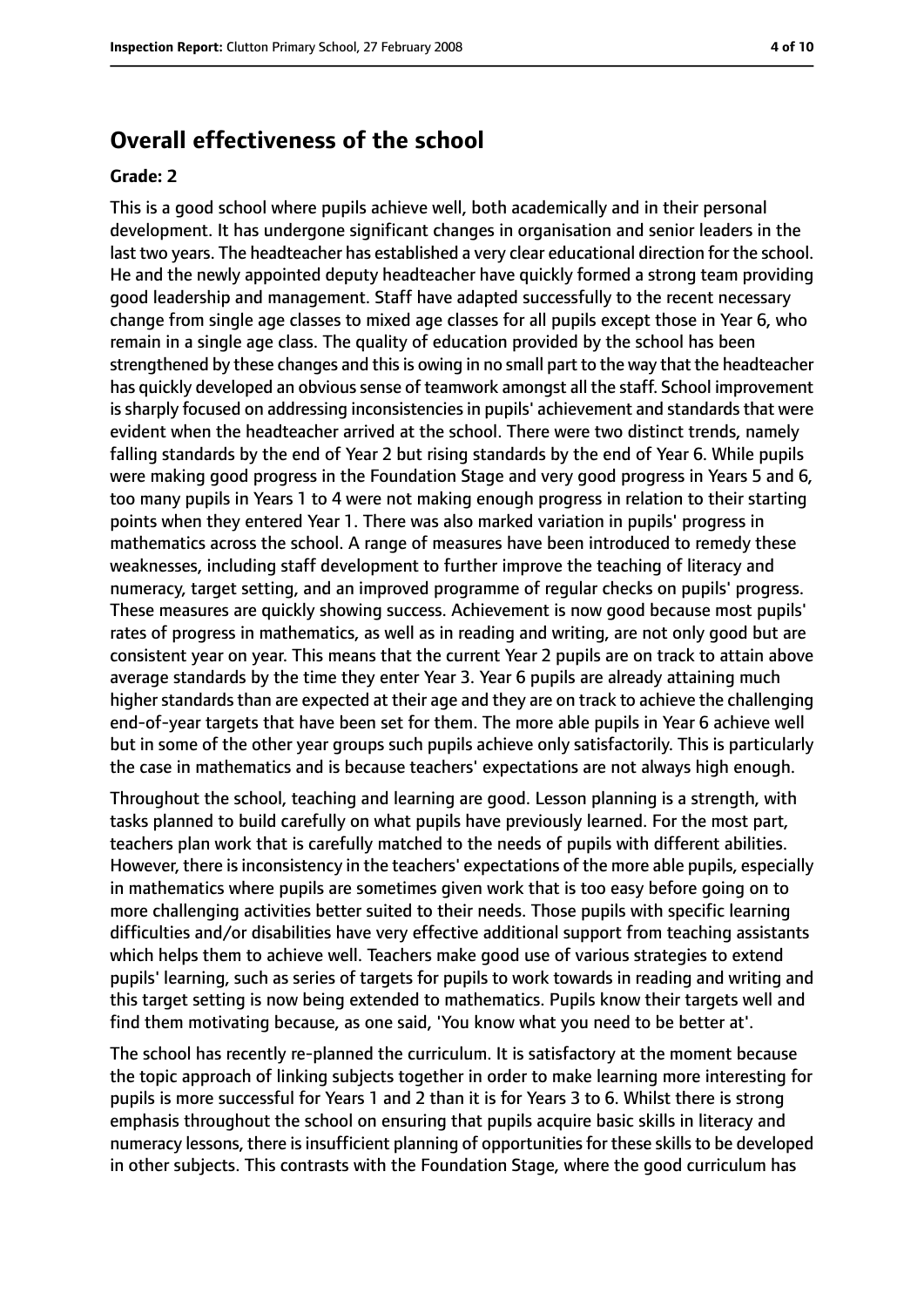detailed planning of every opportunity for practice of these basic skills in the childrens' varied learning activities.

Pupils show tremendous enjoyment of school. They talk with great enthusiasm about the many additional learning opportunities provided for them outside the school day. The range of these activities is exceptional for a school of this size, with opportunities as diverse as the engineering and website clubs as well as more traditional sporting and musical activities. Parents express their appreciation of the curriculum meetings held for them to learn about teaching methods. They are similarly enthusiastic about theme days when they can come into school to work alongside pupils and teachers. They, like the pupils, look forward to a repeat of 'Fluffy Thursday', when a wide range of creative activities was organised and pupils of all ages worked together.

There is well-planned provision for pupils' personal, social, health and citizenship education and they receive good care, guidance and support. The result is good personal development and well-being. Pupils have a good appreciation of healthy lifestyles as well as sound knowledge of safe practices at school and home. One of the pupils' major strengths is their excellent behaviour. They appreciate the fact that they are given important responsibilities that help them make a real contribution to the school community. Those acting as playground 'buddies', play leaders and school councillors do so very conscientiously. Older pupils work with staff to produce newsletters to be sent to parents and much of the school's website is kept updated by a very dedicated group of pupils.

The headteacher has introduced rigorous monitoring and evaluation of the school's performance and works closely with staff to plan the action necessary for improving pupils' achievement and making teaching more effective. The school knows itself well and its self-evaluation judgements are largely accurate although somewhat cautious. The impact of senior staff is evident in the contribution of good numeracy and literacy leadership to the recent improvements in achievement although plans for how the whole curriculum can be used for the further development of literacy and numeracy skills have not yet been fully realised. With the exceptions of information and communication technology and physical education, most other subject leadership roles have only recently been allocated and are yet to have a significant impact on improving provision or standards. Similarly, whilst the school's last inspection identified the need for the governing body to develop its strategic role, this has only started to happen since the headteacher's appointment. Nevertheless, the overall effectiveness of the steps taken to ensure improvement since the last inspection, particularly the impact of recent initiatives on pupils' achievement, shows that the school has good capacity for further improvement.

## **Effectiveness of the Foundation Stage**

### **Grade: 2**

Parents have expressed their delight with how well staff have helped the children settle into school life. The children are taught in a class with Year 1 pupils. Good provision for the Foundation Stage leads to children's standards being above expected levels in all areas of learning when they start Year 1. The children's good progress is due primarily to good teaching and learning that matches all learning activities very closely to the needs of individual children. A strength of provision is detailed planning that identifies very clearly the many outcomes that learning activities are designed to achieve. There is thorough recording of pupils' achievements and regular checking of their progress in all areas of learning. The classroom environment is attractive and stimulating. There is a good balance of indoor and outdoor learning opportunities although the school recognises the need for further development of the outdoor learning environment and has firm plans for this.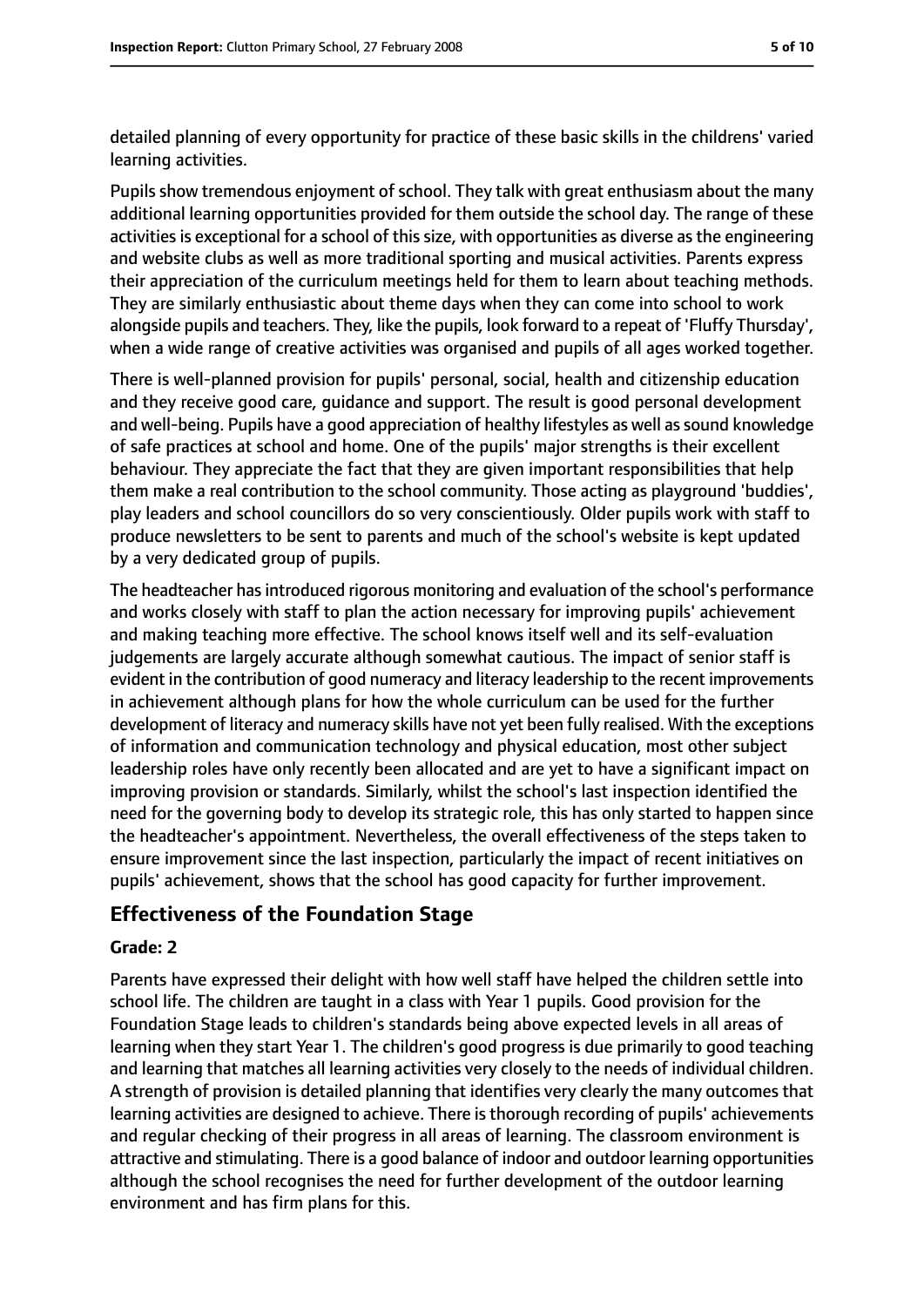## **What the school should do to improve further**

- Ensure that the more able pupils are given learning activities that match their needs and challenge them sufficiently, particularly in mathematics.
- Develop the curriculum by planning opportunities for pupils' literacy and numeracy skills to be applied and developed in other subjects.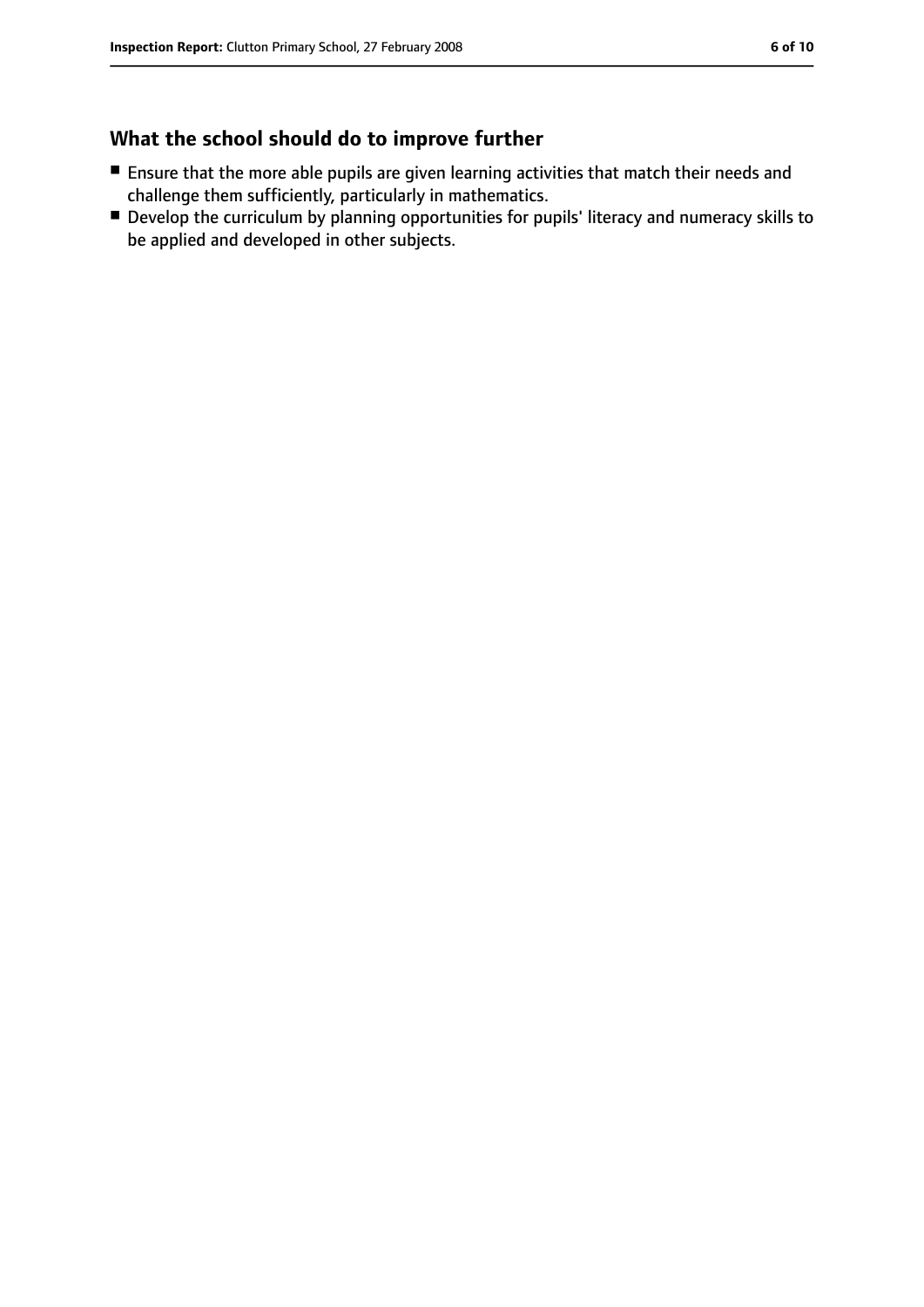**Any complaints about the inspection or the report should be made following the procedures set out in the guidance 'Complaints about school inspection', which is available from Ofsted's website: www.ofsted.gov.uk.**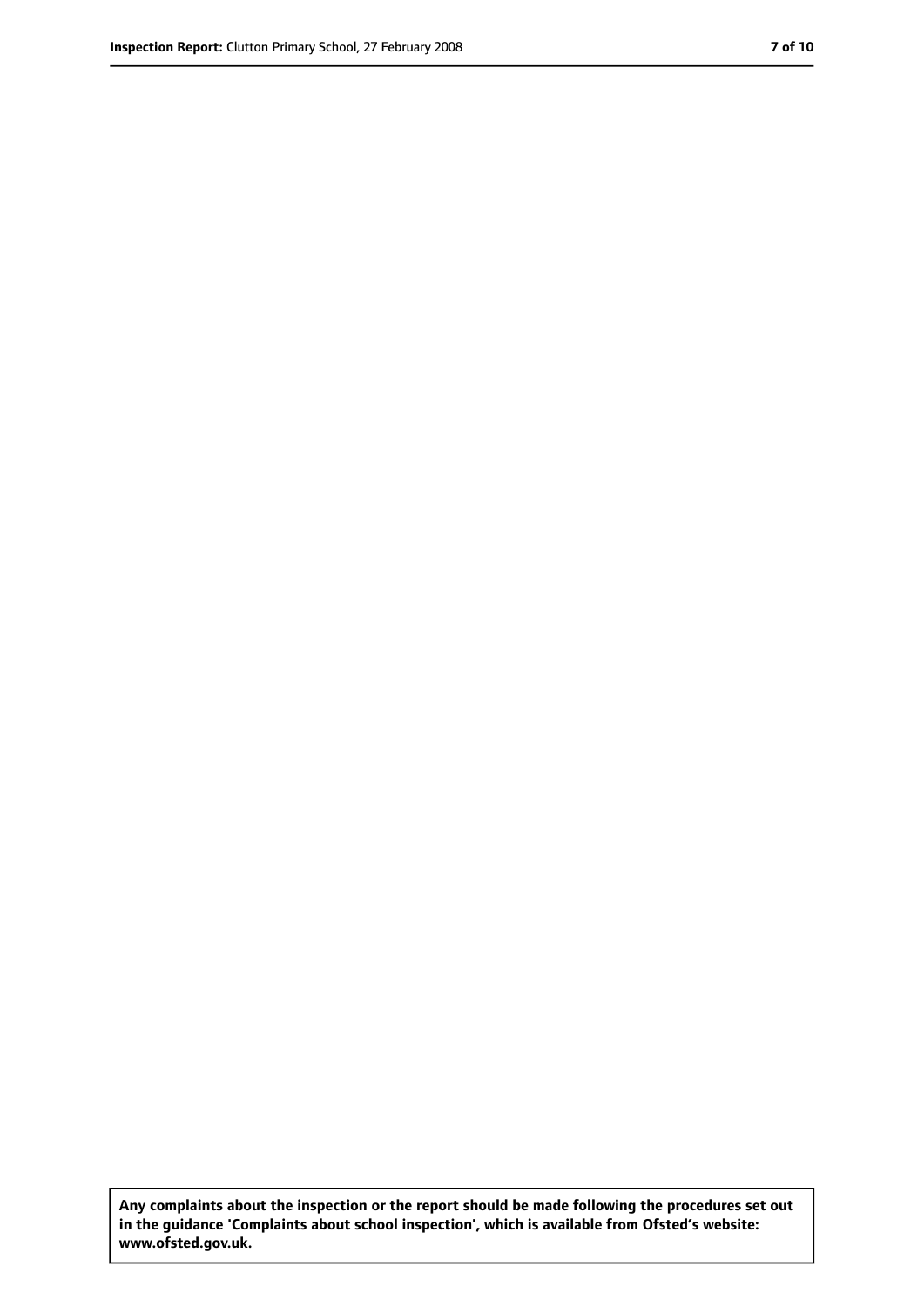#### **Annex A**

# **Inspection judgements**

| $^{\backprime}$ Key to judgements: grade 1 is outstanding, grade 2 good, grade 3 satisfactory, and | <b>School</b>  |
|----------------------------------------------------------------------------------------------------|----------------|
| arade 4 inadeguate                                                                                 | <b>Overall</b> |

## **Overall effectiveness**

| How effective, efficient and inclusive is the provision of education, integrated<br>care and any extended services in meeting the needs of learners? |     |
|------------------------------------------------------------------------------------------------------------------------------------------------------|-----|
| Effective steps have been taken to promote improvement since the last<br>inspection                                                                  | Yes |
| How well does the school work in partnership with others to promote learners'<br>well-being?                                                         |     |
| The effectiveness of the Foundation Stage                                                                                                            |     |
| The capacity to make any necessary improvements                                                                                                      |     |

## **Achievement and standards**

| How well do learners achieve?                                                                               |  |
|-------------------------------------------------------------------------------------------------------------|--|
| The standards <sup>1</sup> reached by learners                                                              |  |
| How well learners make progress, taking account of any significant variations between<br>groups of learners |  |
| How well learners with learning difficulties and disabilities make progress                                 |  |

## **Personal development and well-being**

| How good is the overall personal development and well-being of the<br>learners?                                  |  |
|------------------------------------------------------------------------------------------------------------------|--|
| The extent of learners' spiritual, moral, social and cultural development                                        |  |
| The extent to which learners adopt healthy lifestyles                                                            |  |
| The extent to which learners adopt safe practices                                                                |  |
| How well learners enjoy their education                                                                          |  |
| The attendance of learners                                                                                       |  |
| The behaviour of learners                                                                                        |  |
| The extent to which learners make a positive contribution to the community                                       |  |
| How well learners develop workplace and other skills that will contribute to<br>their future economic well-being |  |

## **The quality of provision**

| How effective are teaching and learning in meeting the full range of the<br>learners' needs?          |  |
|-------------------------------------------------------------------------------------------------------|--|
| How well do the curriculum and other activities meet the range of needs<br>and interests of learners? |  |
| How well are learners cared for, guided and supported?                                                |  |

 $^1$  Grade 1 - Exceptionally and consistently high; Grade 2 - Generally above average with none significantly below average; Grade 3 - Broadly average to below average; Grade 4 - Exceptionally low.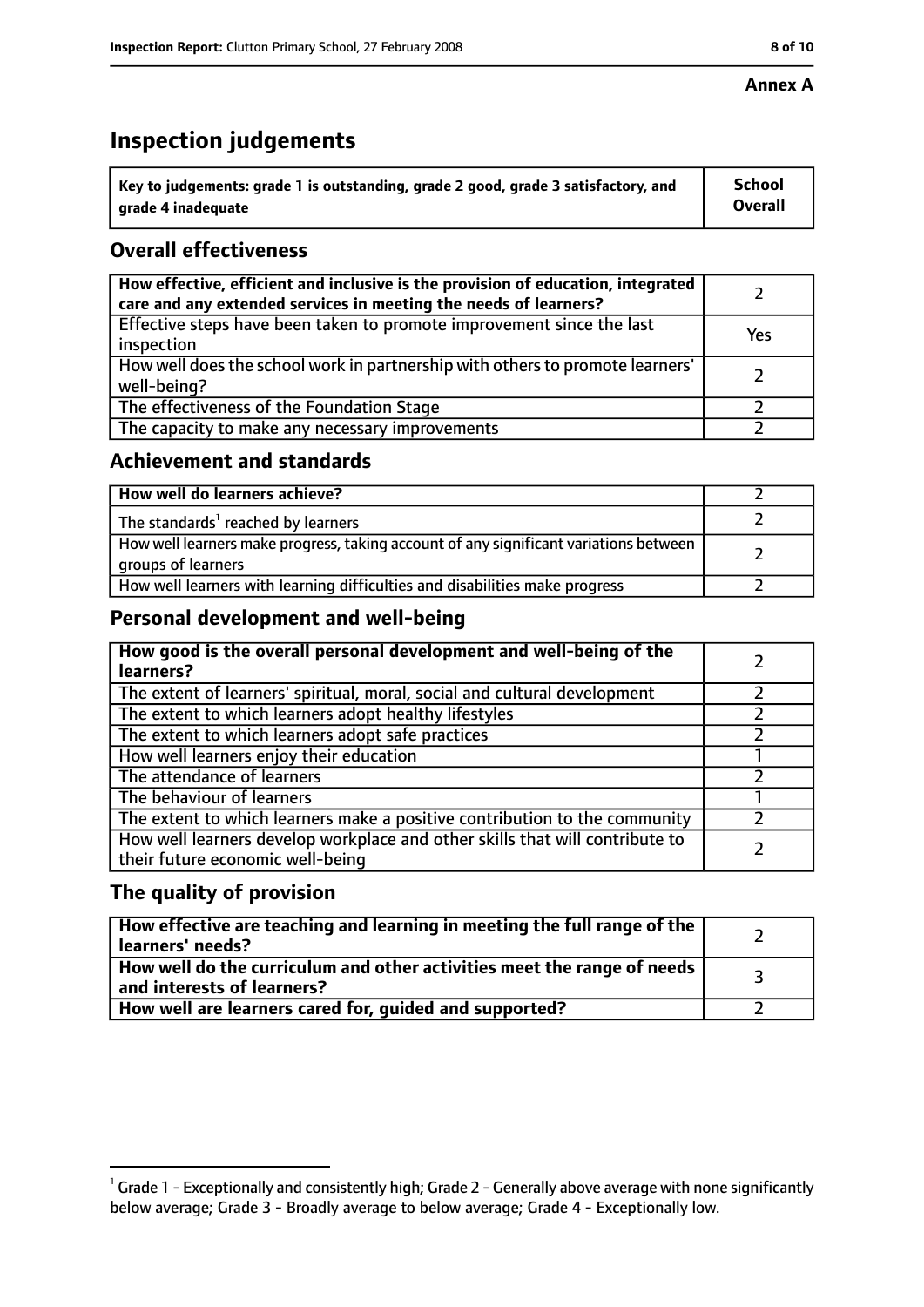## **Annex A**

# **Leadership and management**

| How effective are leadership and management in raising achievement              |     |
|---------------------------------------------------------------------------------|-----|
| and supporting all learners?                                                    |     |
| How effectively leaders and managers at all levels set clear direction leading  |     |
| to improvement and promote high quality of care and education                   |     |
| How effectively leaders and managers use challenging targets to raise standards |     |
| The effectiveness of the school's self-evaluation                               |     |
| How well equality of opportunity is promoted and discrimination tackled so      |     |
| that all learners achieve as well as they can                                   |     |
| How effectively and efficiently resources, including staff, are deployed to     | 7   |
| achieve value for money                                                         |     |
| The extent to which governors and other supervisory boards discharge their      | 3   |
| responsibilities                                                                |     |
| Do procedures for safequarding learners meet current government                 | Yes |
| requirements?                                                                   |     |
| Does this school require special measures?                                      | No  |
| Does this school require a notice to improve?                                   | No  |